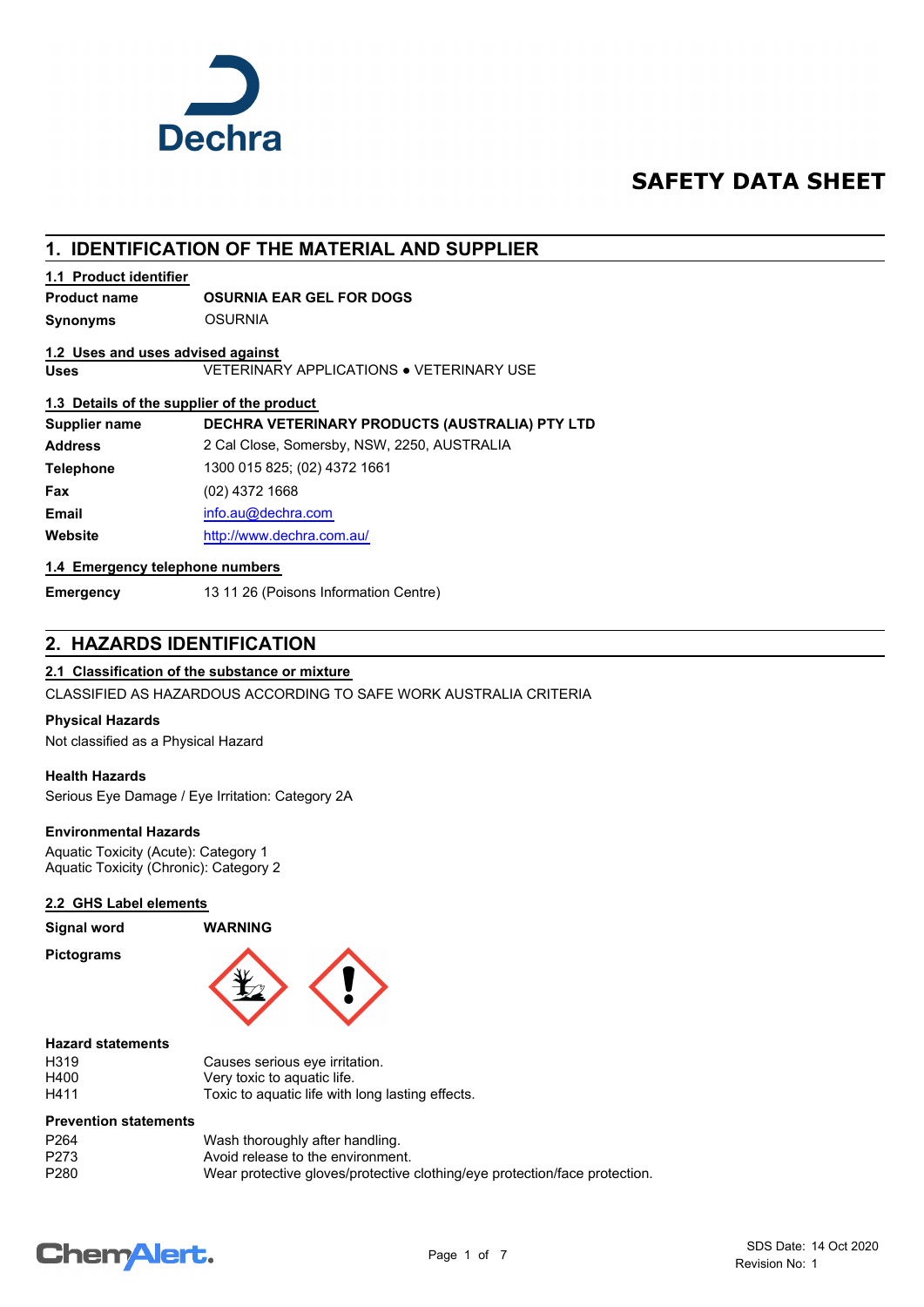#### **Response statements**

| <b>Storage statements</b> |                                                                                                            |
|---------------------------|------------------------------------------------------------------------------------------------------------|
| P391                      | Collect spillage.                                                                                          |
| P337 + P313               | If eye irritation persists: Get medical advice/attention.                                                  |
| P332 + P337 + P313        | If skin or eye irritation occurs: Get medical advice/ attention.                                           |
|                           | do. Continue rinsing.                                                                                      |
| $P305 + P351 + P338$      | IF IN EYES: Rinse cautiously with water for several minutes. Remove contact lenses, if present and easy to |

#### None allocated.

#### **Disposal statements**

P501 Dispose of contents/container in accordance with relevant regulations.

#### **2.3 Other hazards**

No information provided.

## **3. COMPOSITION/ INFORMATION ON INGREDIENTS**

#### **3.1 Substances / Mixtures**

| Ingredient                       | <b>CAS Number</b>    | <b>EC Number</b> | <b>Content</b> |
|----------------------------------|----------------------|------------------|----------------|
| PROPYLENE CARBONATE              | 108-32-7             | 203-572-1        | 50 to 75%      |
| <b>GLYCEROL FORMOL</b>           | 4740-78-7, 5464-28-8 |                  | 25 to 50%      |
| <b>FLORFENICOL</b>               | 73231-34-2           | 642-986-0        | $1\%$          |
| <b>TFRBINAFINF</b>               | 91161-71-6           | 618-706-8        | $< 1\%$        |
| 2,6-DI-TERT-BUTYL-P-CRESOL (BHT) | 128-37-0             | 204-881-4        | $\leq$ = 0.1%  |
| BETAMETHASONE ACETATE            | 987-24-6             | 213-578-6        | $< 0.1\%$      |

## **4. FIRST AID MEASURES**

#### **4.1 Description of first aid measures**

If in eyes, hold eyelids apart and flush continuously with running water. Continue flushing until advised to stop by a Poisons Information Centre, a doctor, or for at least 15 minutes. **Eye Inhalation** If inhaled, remove from contaminated area. Apply artificial respiration if not breathing. If skin or hair contact occurs, remove contaminated clothing and flush skin and hair with running water. Continue flushing with water until advised to stop by a Poisons Information Centre or a doctor. **Skin** For advice, contact a Poisons Information Centre on 13 11 26 (Australia Wide) or a doctor (at once). If swallowed, do not induce vomiting. Rinse mouth with water. **Ingestion First aid facilities** Eye wash facilities should be available.

#### **4.2 Most important symptoms and effects, both acute and delayed**

This product is used in veterinary applications. Due to the nature of use, adverse health effects are not anticipated with normal use. Refer to medical doctor/specialist for advice regarding adverse side effects.

#### **4.3 Immediate medical attention and special treatment needed**

Treat symptomatically.

## **5. FIRE FIGHTING MEASURES**

#### **5.1 Extinguishing media**

Dry agent, carbon dioxide or water fog. Prevent contamination of drains and waterways. Do not use water jets.

#### **5.2 Special hazards arising from the substance or mixture**

Combustible. May evolve carbon oxides and hydrocarbons when heated to decomposition.

#### **5.3 Advice for firefighters**

Evacuate area and contact emergency services. Toxic gases may be evolved in a fire situation. Remain upwind and notify those downwind of hazard. Wear full protective equipment including Self Contained Breathing Apparatus (SCBA) when combating fire. Use waterfog to cool intact containers and nearby storage areas.

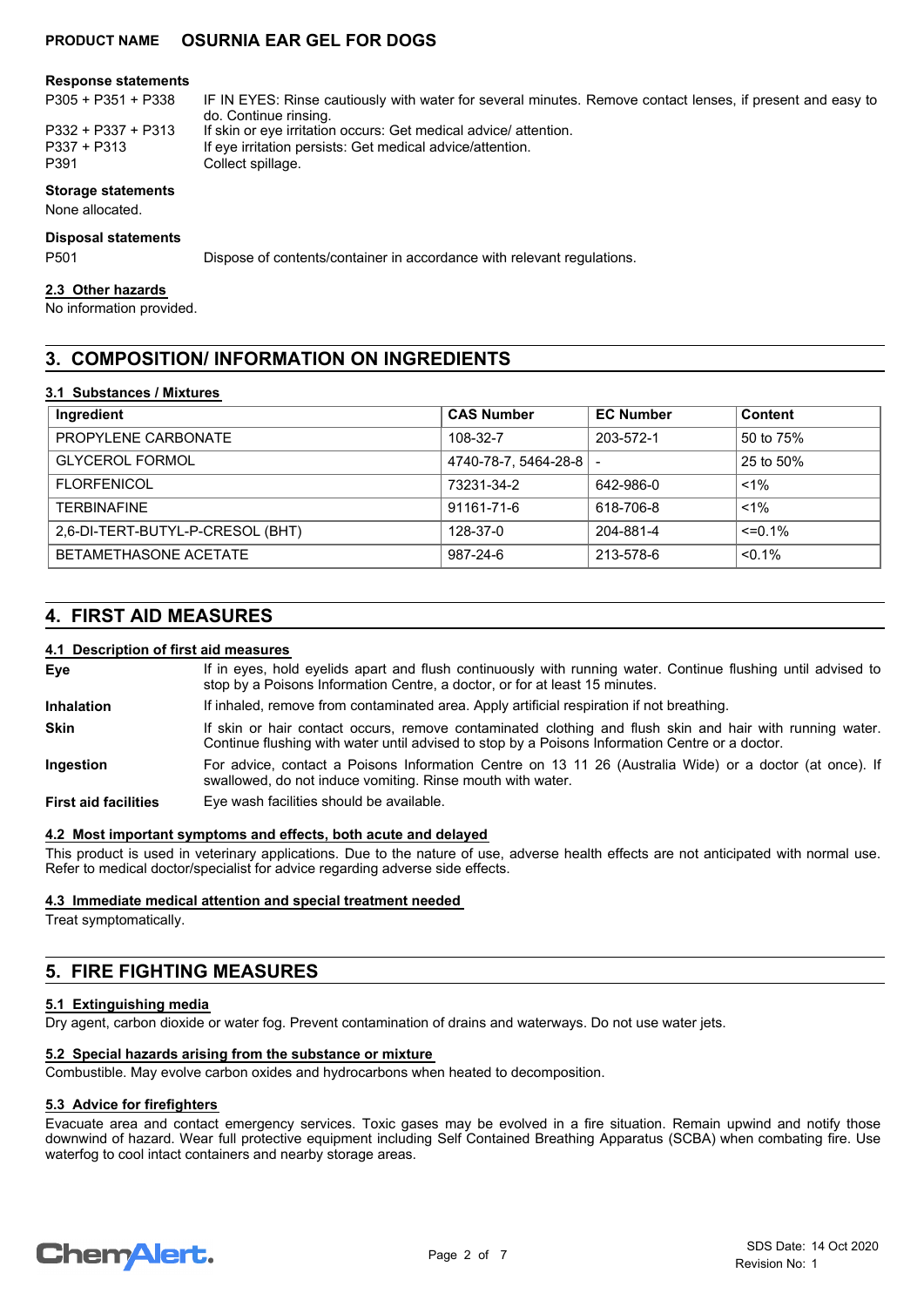#### **5.4 Hazchem code**

## $•3Z$

- ●3 Alcohol Resistant Foam is the preferred firefighting medium but, if it is not available, normal foam can be used.
- Z Wear full fire kit and breathing apparatus. Contain spill and run-off.

## **6. ACCIDENTAL RELEASE MEASURES**

#### **6.1 Personal precautions, protective equipment and emergency procedures**

Wear Personal Protective Equipment (PPE) as detailed in section 8 of the SDS.

#### **6.2 Environmental precautions**

Prevent product from entering drains and waterways.

#### **6.3 Methods of cleaning up**

Contain spillage, then cover / absorb spill with non-combustible absorbent material (vermiculite, sand, or similar), collect and place in suitable containers for disposal.

#### **6.4 Reference to other sections**

See Sections 8 and 13 for exposure controls and disposal.

## **7. HANDLING AND STORAGE**

#### **7.1 Precautions for safe handling**

Before use carefully read the product label. Use of safe work practices are recommended to avoid eye or skin contact and inhalation. Observe good personal hygiene, including washing hands before eating. Prohibit eating, drinking and smoking in contaminated areas.

#### **7.2 Conditions for safe storage, including any incompatibilities**

Store in a cool, dry, well marked area, removed from incompatible substances, foodstuffs and other drugs. Storage areas and containers should be clearly marked for drug holding, protected from light, freezing or physical damage and tightly sealed when not in use. Keep out of reach of children. Store between 2°C and 8°C.

#### **7.3 Specific end uses**

No information provided.

## **8. EXPOSURE CONTROLS / PERSONAL PROTECTION**

#### **8.1 Control parameters**

#### **Exposure standards**

| Ingredient                 | <b>Reference</b> | <b>TWA</b> |                   | <b>STEL</b>     |                   |
|----------------------------|------------------|------------|-------------------|-----------------|-------------------|
|                            |                  | ppm        | ma/m <sup>3</sup> | ppm             | mg/m <sup>3</sup> |
| 2,6-Di-tert-butyl-p-cresol | <b>SWA JAUSI</b> | $- -$      | 10                | $\qquad \qquad$ | $\sim$            |

#### **Biological limits**

No biological limit values have been entered for this product.

#### **8.2 Exposure controls**

Avoid inhalation. Use in well ventilated areas. **Engineering controls**

#### **PPE**

| Eye / Face         | Wear splash-proof goggles.                                                  |
|--------------------|-----------------------------------------------------------------------------|
| Hands              | Wear PVC or rubber gloves.                                                  |
| <b>Body</b>        | Wear coveralls.                                                             |
| <b>Respiratory</b> | Where an inhalation risk exists, wear a Type A (Organic vapour) respirator. |



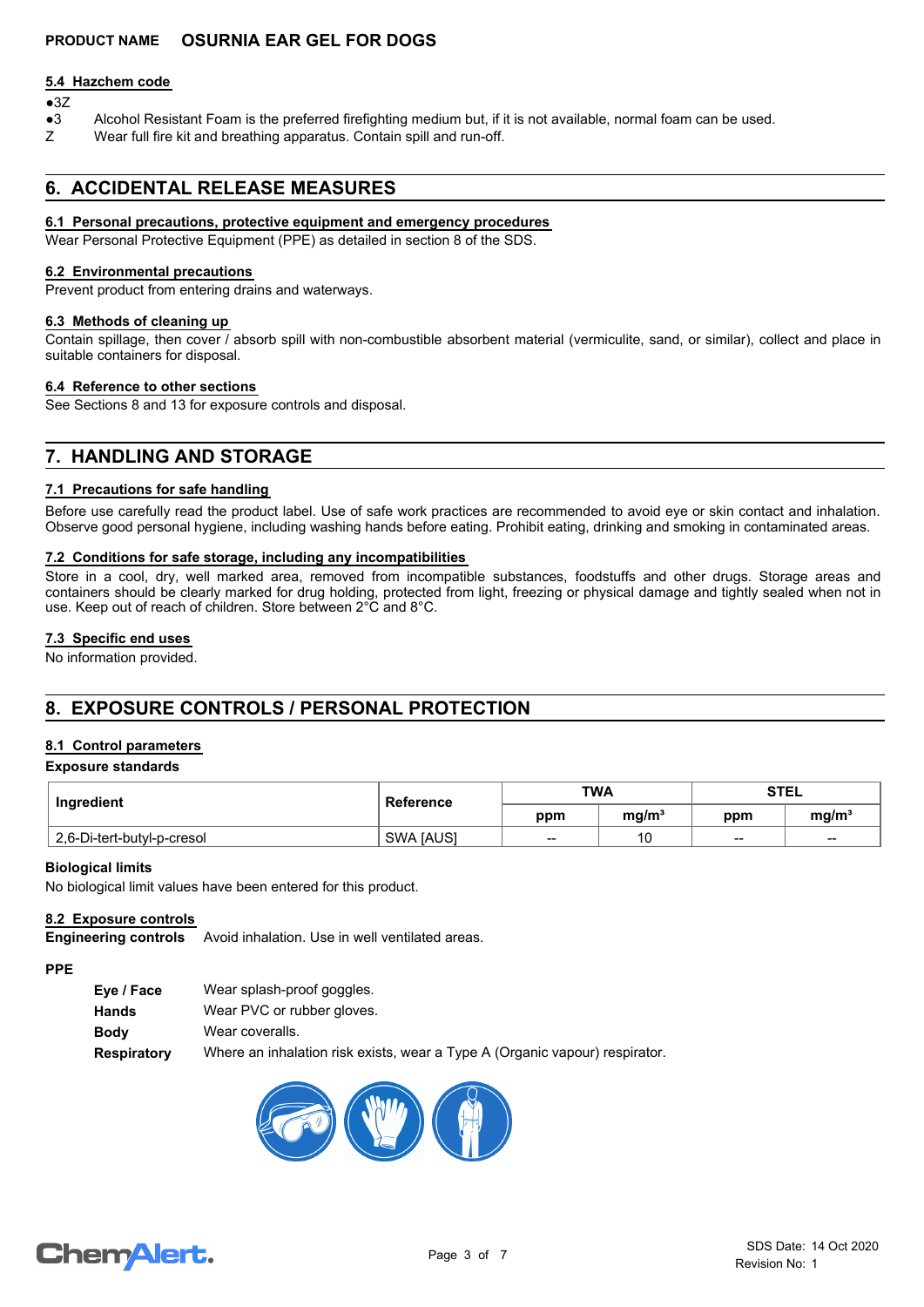## **9. PHYSICAL AND CHEMICAL PROPERTIES**

#### **9.1 Information on basic physical and chemical properties**

| <b>Appearance</b>                | WHITE TO YELLOW GEL  |
|----------------------------------|----------------------|
| Odour                            | <b>SLIGHT ODOUR</b>  |
| <b>Flammability</b>              | <b>COMBUSTIBLE</b>   |
| <b>Flash point</b>               | $>90^{\circ}$ C      |
| <b>Boiling point</b>             | <b>NOT AVAILABLE</b> |
| <b>Melting point</b>             | <b>NOT AVAILABLE</b> |
| <b>Evaporation rate</b>          | <b>NOT AVAILABLE</b> |
| рH                               | <b>NOT AVAILABLE</b> |
| <b>Vapour density</b>            | <b>NOT AVAILABLE</b> |
| <b>Specific gravity</b>          | <b>NOT AVAILABLE</b> |
| Solubility (water)               | <b>NOT AVAILABLE</b> |
| Vapour pressure                  | <b>NOT AVAILABLE</b> |
| <b>Upper explosion limit</b>     | <b>NOT AVAILABLE</b> |
| Lower explosion limit            | <b>NOT AVAILABLE</b> |
| <b>Partition coefficient</b>     | <b>NOT AVAILABLE</b> |
| <b>Autoignition temperature</b>  | <b>NOT AVAILABLE</b> |
| <b>Decomposition temperature</b> | <b>NOT AVAILABLE</b> |
| <b>Viscosity</b>                 | <b>NOT AVAILABLE</b> |
| <b>Explosive properties</b>      | <b>NOT EXPLOSIVE</b> |
| <b>Oxidising properties</b>      | <b>NON OXIDISING</b> |
| <b>Odour threshold</b>           | <b>NOT AVAILABLE</b> |
| 9.2 Other information            |                      |
|                                  |                      |

**Density** 1.20 g/cm<sup>3</sup>

## **10. STABILITY AND REACTIVITY**

#### **10.1 Reactivity**

Carefully review all information provided in sections 10.2 to 10.6.

#### **10.2 Chemical stability**

Stable under recommended conditions of storage.

#### **10.3 Possibility of hazardous reactions**

Polymerization is not expected to occur.

#### **10.4 Conditions to avoid**

Avoid heat, sparks, open flames and other ignition sources.

#### **10.5 Incompatible materials**

Incompatible with oxidising agents (e.g. hypochlorites), heat and ignition sources.

#### **10.6 Hazardous decomposition products**

May evolve carbon oxides and hydrocarbons when heated to decomposition.

## **11. TOXICOLOGICAL INFORMATION**

#### **11.1 Information on toxicological effects**

This product is used in veterinary applications. Use safe work practices to avoid eye contact, prolonged skin contact and ingestion. Refer to medical doctor/specialist for advice regarding adverse side effects. **Acute toxicity**

#### **Information available for the ingredients:**

| Ingredient          |                                  | Oral LD50                                                 | <b>Dermal LD50</b>  | <b>Inhalation LC50</b> |
|---------------------|----------------------------------|-----------------------------------------------------------|---------------------|------------------------|
| PROPYLENE CARBONATE |                                  | 20.7 g/kg (mouse)                                         | > 20 mL/kg (rabbit) | --                     |
|                     | 2,6-DI-TERT-BUTYL-P-CRESOL (BHT) | > 6000 mg/kg (rat)                                        | > 2000 mg/kg (rat)  | $\qquad \qquad$        |
| <b>Skin</b>         |                                  | Contact may result in irritation, redness, pain and rash. |                     |                        |
|                     |                                  |                                                           |                     |                        |

**Eye Eye** Contact may result in irritation, lacrimation, pain and redness.

**Sensitisation** Not classified as causing skin or respiratory sensitisation.

# **ChemAlert.**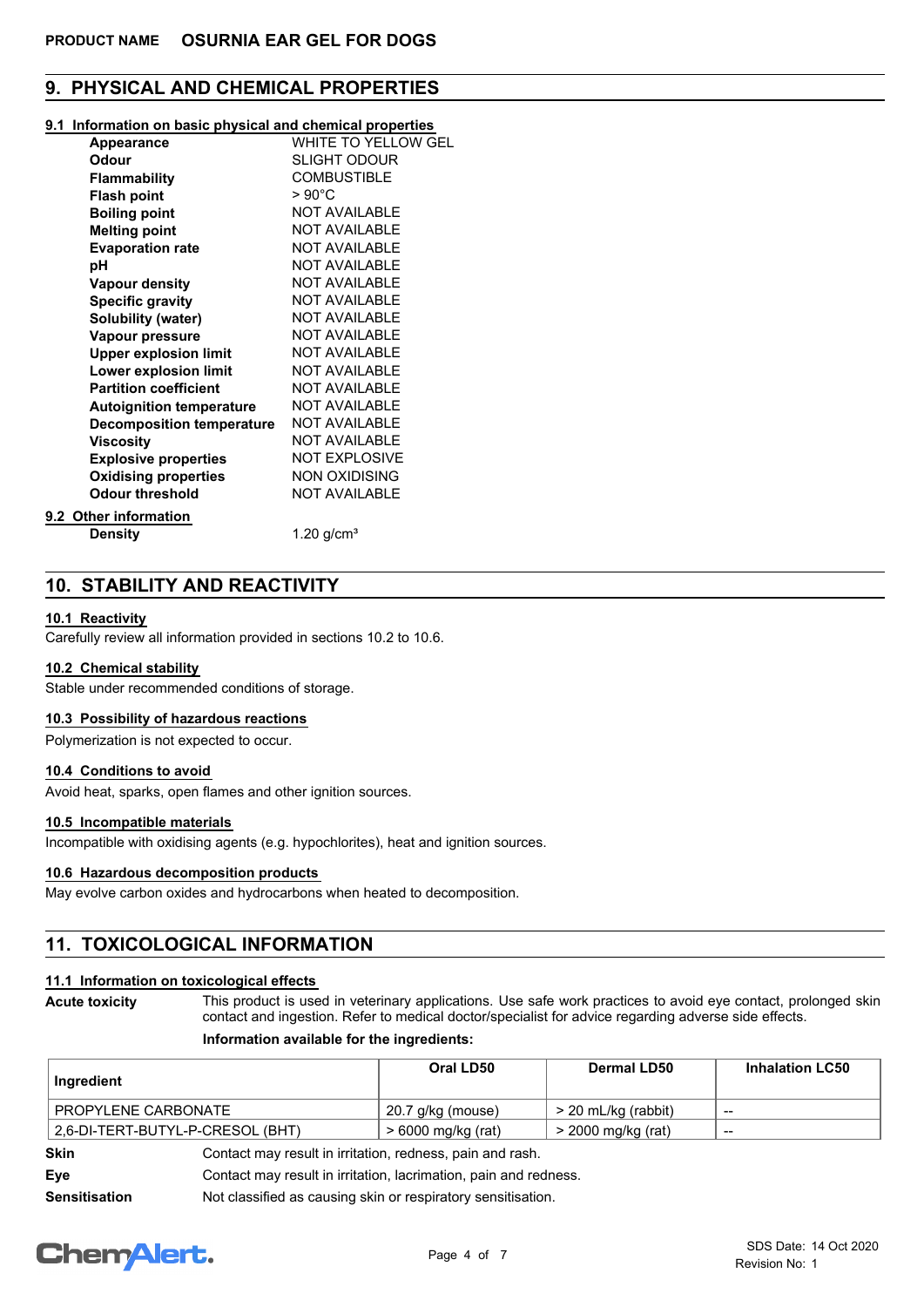| <b>Mutagenicity</b>                | Not classified as a mutagen.                                                                                                                                  |
|------------------------------------|---------------------------------------------------------------------------------------------------------------------------------------------------------------|
| Carcinogenicity                    | Not classified as a carcinogen.                                                                                                                               |
| <b>Reproductive</b>                | Not classified as a reproductive toxin.                                                                                                                       |
| STOT - single<br>exposure          | Not classified as causing organ damage from single exposure. However, high level exposure may result in<br>headache, nausea and respiratory tract irritation. |
| <b>STOT</b> - repeated<br>exposure | Not classified as causing organ damage from repeated exposure.                                                                                                |
| <b>Aspiration</b>                  | Not classified as causing aspiration.                                                                                                                         |

## **12. ECOLOGICAL INFORMATION**

#### **12.1 Toxicity**

Very toxic to aquatic life. Toxic to aquatic life with long lasting effects. LC50 (BHT) = 0.199 mg/L/96h (Fish).

#### **12.2 Persistence and degradability**

No data is available on the degradability of this product.

#### **12.3 Bioaccumulative potential**

No data available for this product.

**12.4 Mobility in soil**

No data available for this product.

#### **12.5 Other adverse effects**

No information provided.

## **13. DISPOSAL CONSIDERATIONS**

### **13.1 Waste treatment methods**

**Waste disposal**

Return to manufacturer/supplier where possible. For small amounts, bury in approved landfill site. Contact the manufacturer/supplier for additional information (if required).

#### Legislation **Dispose of in accordance with relevant local legislation.**

## **14. TRANSPORT INFORMATION**

### **CLASSIFIED AS A DANGEROUS GOOD BY THE CRITERIA OF THE ADG CODE**



|                                     | <b>LAND TRANSPORT (ADG)</b>                                                                      | <b>SEA TRANSPORT (IMDG / IMO)</b>                                                                       | AIR TRANSPORT (IATA / ICAO)                                                                                    |
|-------------------------------------|--------------------------------------------------------------------------------------------------|---------------------------------------------------------------------------------------------------------|----------------------------------------------------------------------------------------------------------------|
| 14.1 UN Number                      | 3082                                                                                             | 3082                                                                                                    | 3082                                                                                                           |
| 14.2 Proper<br><b>Shipping Name</b> | ENVIRONMENTALLY<br>HAZARDOUS SUBSTANCE,<br>LIQUID, N.O.S. (contains<br>terbinafine, florfenicol) | ENVIRONMENTALLY<br><b>HAZARDOUS SUBSTANCE,</b><br>LIQUID, N.O.S. (contains<br>terbinafine, florfenicol) | <b>ENVIRONMENTALLY</b><br><b>HAZARDOUS SUBSTANCE,</b><br>LIQUID, N.O.S. (contains<br>terbinafine, florfenicol) |
| 14.3 Transport<br>hazard class      |                                                                                                  | 9                                                                                                       | 9                                                                                                              |
| 14.4 Packing Group                  | Ш                                                                                                | Ш                                                                                                       | Ш                                                                                                              |

## **14.5 Environmental hazards**

Marine Pollutant.

|  | 14.6 Special precautions for user |  |  |
|--|-----------------------------------|--|--|
|  |                                   |  |  |

| Hazchem code | $\bullet$ 37    |
|--------------|-----------------|
| <b>GTEPG</b> | 9C <sub>1</sub> |
| EmS          | F-A, S-F        |

## **ChemAlert.**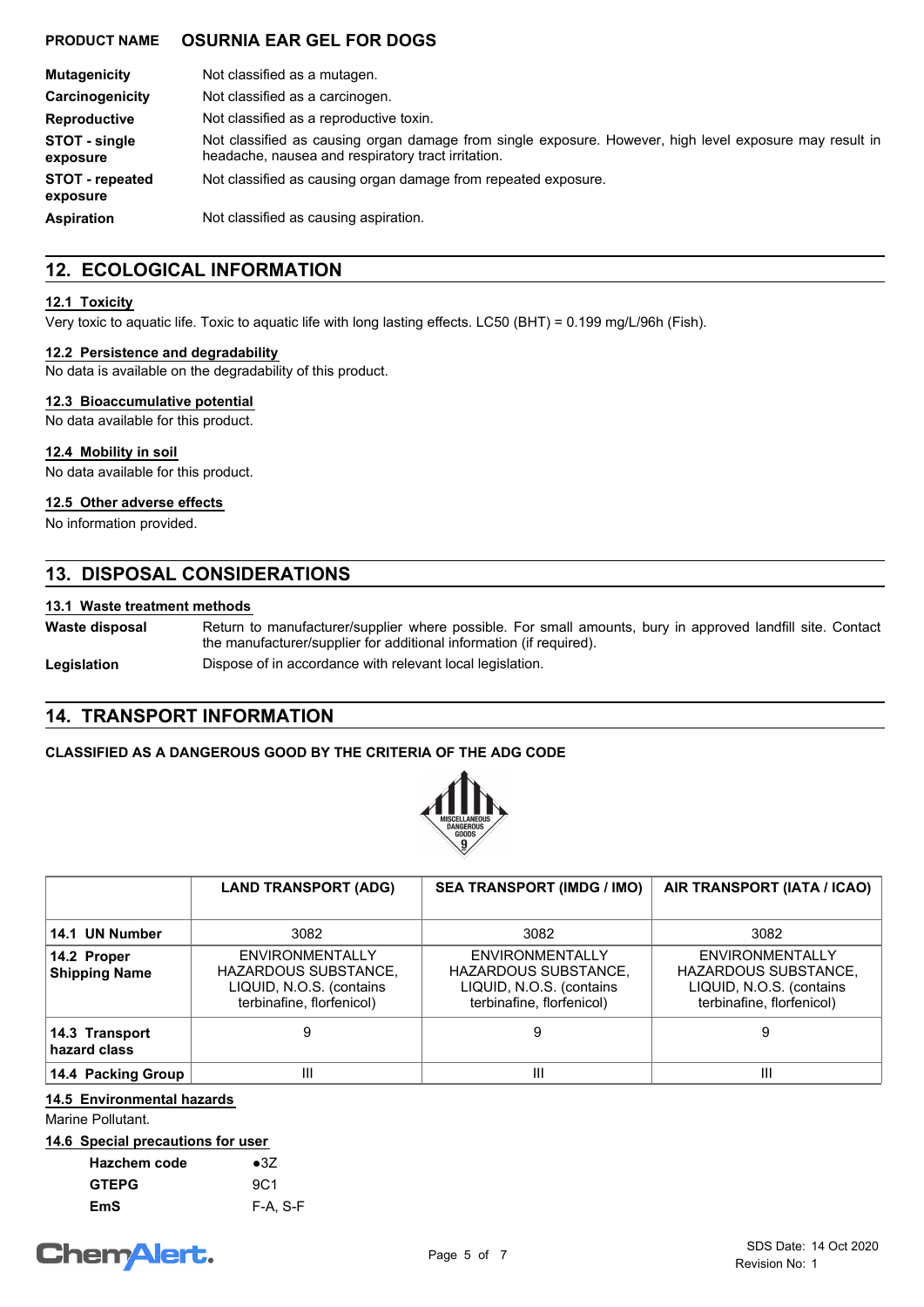**Other information**

The environmentally hazardous substance mark is not required when transported in packages of less than 5 kg/L (UN Model Regulations: Special Provision 375; IATA: Special Provision A197; IMDG: Special Provision 969) or less than 500 kg/L by Australian Road and Rail.

## **15. REGULATORY INFORMATION**

**15.1 Safety, health and environmental regulations/legislation specific for the substance or mixture**

Classified as a Schedule 4 (S4) Standard for the Uniform Scheduling of Medicines and Poisons (SUSMP). **Poison schedule**

**AUSTRALIA: AIIC (Australian Inventory of Industrial Chemicals)** All components are listed on AIIC, or are exempt. **NEW ZEALAND: NZIoC (New Zealand Inventory of Chemicals)** All components are listed on the NZIoC inventory, or are exempt. **Inventory listings** Safework Australia criteria is based on the Globally Harmonised System (GHS) of Classification and Labelling of Chemicals. **Classifications APVMA Numbers** 69931

#### **16. OTHER INFORMATION**

WORKPLACE CONTROLS AND PRACTICES: Unless a less toxic chemical can be substituted for a hazardous substance, ENGINEERING CONTROLS are the most effective way of reducing exposure. The best protection is to enclose operations and/or provide local exhaust ventilation at the site of chemical release. Isolating operations can also reduce exposure. Using respirators or protective equipment is less effective than the controls mentioned above, but is sometimes necessary. **Additional information**

> RESPIRATORS: In general the use of respirators should be limited and engineering controls employed to avoid exposure. If respiratory equipment must be worn ensure correct respirator selection and training is undertaken. Remember that some respirators may be extremely uncomfortable when used for long periods. The use of air powered or air supplied respirators should be considered where prolonged or repeated use is necessary.

PERSONAL PROTECTIVE EQUIPMENT GUIDELINES:

The recommendation for protective equipment contained within this report is provided as a guide only. Factors such as form of product, method of application, working environment, quantity used, product concentration and the availability of engineering controls should be considered before final selection of personal protective equipment is made.

HEALTH EFFECTS FROM EXPOSURE:

It should be noted that the effects from exposure to this product will depend on several factors including: form of product; frequency and duration of use; quantity used; effectiveness of control measures; protective equipment used and method of application. Given that it is impractical to prepare a report which would encompass all possible scenarios, it is anticipated that users will assess the risks and apply control methods where appropriate.